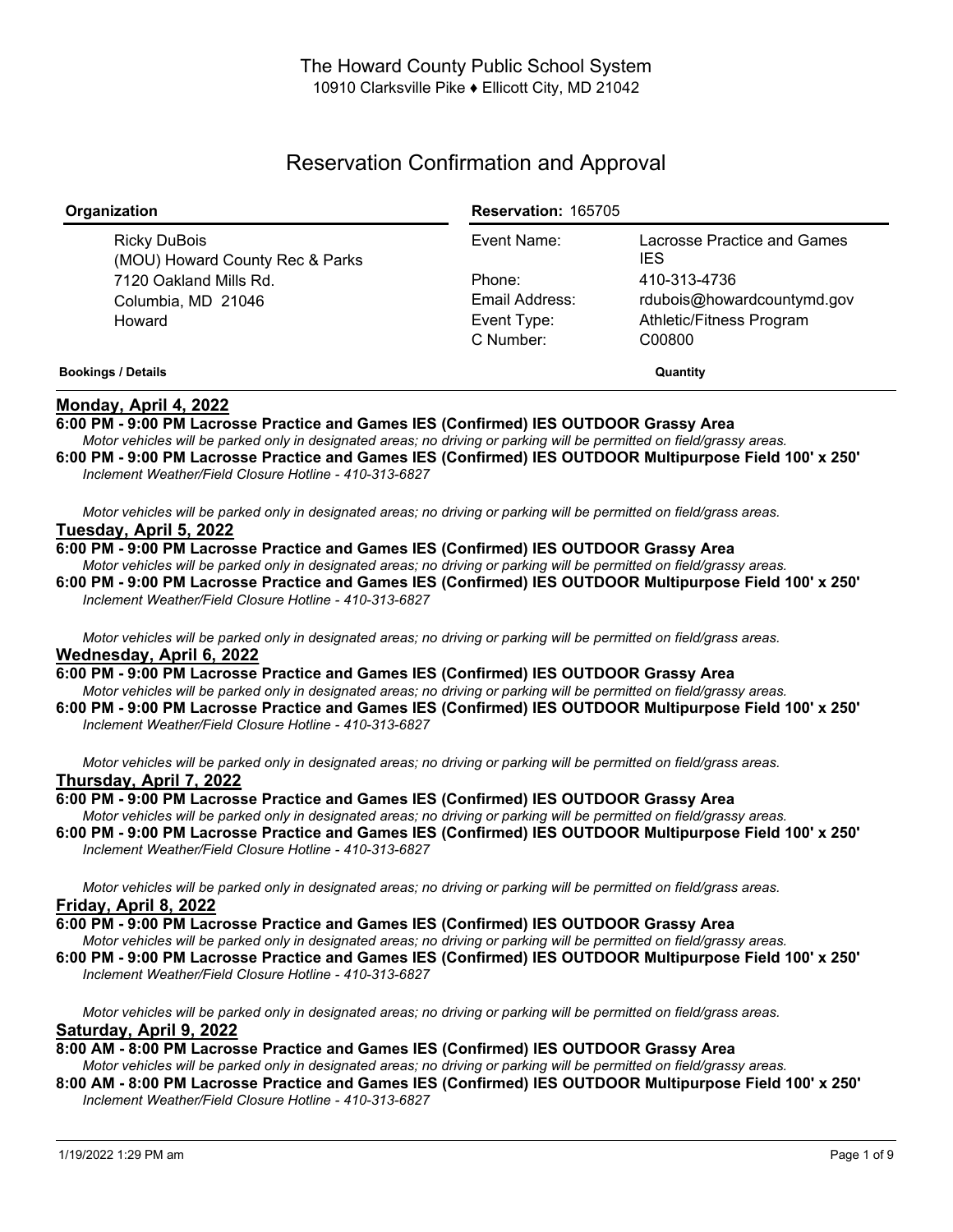Motor vehicles will be parked only in designated areas; no driving or parking will be permitted on field/grass areas. **Monday, April 11, 2022**

#### **6:00 PM - 9:00 PM Lacrosse Practice and Games IES (Confirmed) IES OUTDOOR Grassy Area**

Motor vehicles will be parked only in designated areas; no driving or parking will be permitted on field/grassy areas. 6:00 PM - 9:00 PM Lacrosse Practice and Games IES (Confirmed) IES OUTDOOR Multipurpose Field 100' x 250' *Inclement Weather/Field Closure Hotline - 410-313-6827*

Motor vehicles will be parked only in designated areas; no driving or parking will be permitted on field/grass areas. **Tuesday, April 12, 2022**

#### **6:00 PM - 9:00 PM Lacrosse Practice and Games IES (Confirmed) IES OUTDOOR Grassy Area**

Motor vehicles will be parked only in designated areas; no driving or parking will be permitted on field/grassy areas.

6:00 PM - 9:00 PM Lacrosse Practice and Games IES (Confirmed) IES OUTDOOR Multipurpose Field 100' x 250' *Inclement Weather/Field Closure Hotline - 410-313-6827*

Motor vehicles will be parked only in designated areas; no driving or parking will be permitted on field/grass areas. **Wednesday, April 13, 2022**

**6:00 PM - 9:00 PM Lacrosse Practice and Games IES (Confirmed) IES OUTDOOR Grassy Area**

Motor vehicles will be parked only in designated areas; no driving or parking will be permitted on field/grassy areas.

6:00 PM - 9:00 PM Lacrosse Practice and Games IES (Confirmed) IES OUTDOOR Multipurpose Field 100' x 250' *Inclement Weather/Field Closure Hotline - 410-313-6827*

Motor vehicles will be parked only in designated areas; no driving or parking will be permitted on field/grass areas. **Thursday, April 14, 2022**

#### **6:00 PM - 9:00 PM Lacrosse Practice and Games IES (Confirmed) IES OUTDOOR Grassy Area**

Motor vehicles will be parked only in designated areas: no driving or parking will be permitted on field/grassy areas.

6:00 PM - 9:00 PM Lacrosse Practice and Games IES (Confirmed) IES OUTDOOR Multipurpose Field 100' x 250' *Inclement Weather/Field Closure Hotline - 410-313-6827*

Motor vehicles will be parked only in designated areas; no driving or parking will be permitted on field/grass areas. **Saturday, April 16, 2022**

**8:00 AM - 8:00 PM Lacrosse Practice and Games IES (Confirmed) IES OUTDOOR Grassy Area**

Motor vehicles will be parked only in designated areas; no driving or parking will be permitted on field/grassy areas. 8:00 AM - 8:00 PM Lacrosse Practice and Games IES (Confirmed) IES OUTDOOR Multipurpose Field 100' x 250' *Inclement Weather/Field Closure Hotline - 410-313-6827*

Motor vehicles will be parked only in designated areas; no driving or parking will be permitted on field/grass areas.

# **Tuesday, April 19, 2022**

#### **6:00 PM - 9:00 PM Lacrosse Practice and Games IES (Confirmed) IES OUTDOOR Grassy Area**

Motor vehicles will be parked only in designated areas; no driving or parking will be permitted on field/grassy areas. 6:00 PM - 9:00 PM Lacrosse Practice and Games IES (Confirmed) IES OUTDOOR Multipurpose Field 100' x 250' *Inclement Weather/Field Closure Hotline - 410-313-6827*

Motor vehicles will be parked only in designated areas; no driving or parking will be permitted on field/grass areas.

#### **Wednesday, April 20, 2022**

- **6:00 PM - 9:00 PM Lacrosse Practice and Games IES (Confirmed) IES OUTDOOR Grassy Area**
- Motor vehicles will be parked only in designated areas; no driving or parking will be permitted on field/grassy areas. 6:00 PM - 9:00 PM Lacrosse Practice and Games IES (Confirmed) IES OUTDOOR Multipurpose Field 100' x 250'
- *Inclement Weather/Field Closure Hotline - 410-313-6827*

Motor vehicles will be parked only in designated areas; no driving or parking will be permitted on field/grass areas. **Thursday, April 21, 2022**

- **6:00 PM - 9:00 PM Lacrosse Practice and Games IES (Confirmed) IES OUTDOOR Grassy Area** Motor vehicles will be parked only in designated areas; no driving or parking will be permitted on field/grassy areas.
- 6:00 PM 9:00 PM Lacrosse Practice and Games IES (Confirmed) IES OUTDOOR Multipurpose Field 100' x 250' *Inclement Weather/Field Closure Hotline - 410-313-6827*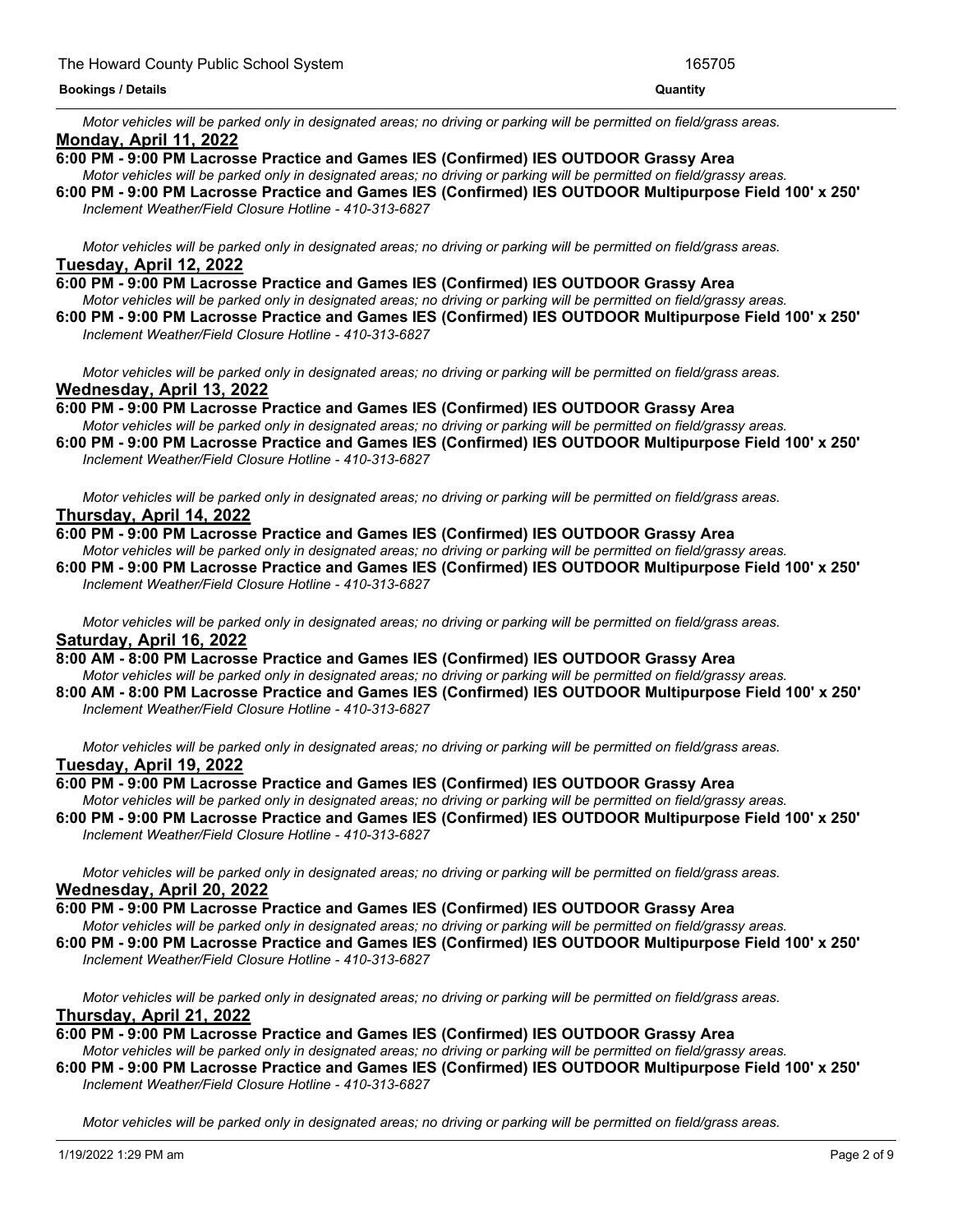# <u> 1989 - Andrea San Andrea San Andrea San Andrea San Andrea San Andrea San Andrea San Andrea San Andrea San An</u>

#### **Friday, April 22, 2022**

**6:00 PM - 9:00 PM Lacrosse Practice and Games IES (Confirmed) IES OUTDOOR Grassy Area**

- Motor vehicles will be parked only in designated areas; no driving or parking will be permitted on field/grassy areas.
- 6:00 PM 9:00 PM Lacrosse Practice and Games IES (Confirmed) IES OUTDOOR Multipurpose Field 100' x 250' *Inclement Weather/Field Closure Hotline - 410-313-6827*

Motor vehicles will be parked only in designated areas; no driving or parking will be permitted on field/grass areas. **Saturday, April 23, 2022**

- **8:00 AM - 8:00 PM Lacrosse Practice and Games IES (Confirmed) IES OUTDOOR Grassy Area** Motor vehicles will be parked only in designated areas; no driving or parking will be permitted on field/grassy areas.
- 8:00 AM 8:00 PM Lacrosse Practice and Games IES (Confirmed) IES OUTDOOR Multipurpose Field 100' x 250' *Inclement Weather/Field Closure Hotline - 410-313-6827*

Motor vehicles will be parked only in designated areas; no driving or parking will be permitted on field/grass areas. **Monday, April 25, 2022**

**6:00 PM - 9:00 PM Lacrosse Practice and Games IES (Confirmed) IES OUTDOOR Grassy Area** Motor vehicles will be parked only in designated areas; no driving or parking will be permitted on field/grassy areas.

6:00 PM - 9:00 PM Lacrosse Practice and Games IES (Confirmed) IES OUTDOOR Multipurpose Field 100' x 250' *Inclement Weather/Field Closure Hotline - 410-313-6827*

Motor vehicles will be parked only in designated areas; no driving or parking will be permitted on field/grass areas. **Tuesday, April 26, 2022**

**6:00 PM - 9:00 PM Lacrosse Practice and Games IES (Confirmed) IES OUTDOOR Grassy Area** Motor vehicles will be parked only in designated areas; no driving or parking will be permitted on field/grassy areas.

6:00 PM - 9:00 PM Lacrosse Practice and Games IES (Confirmed) IES OUTDOOR Multipurpose Field 100' x 250' *Inclement Weather/Field Closure Hotline - 410-313-6827*

Motor vehicles will be parked only in designated areas; no driving or parking will be permitted on field/grass areas. **Wednesday, April 27, 2022**

**6:00 PM - 9:00 PM Lacrosse Practice and Games IES (Confirmed) IES OUTDOOR Grassy Area** Motor vehicles will be parked only in designated areas; no driving or parking will be permitted on field/grassy areas.

6:00 PM - 9:00 PM Lacrosse Practice and Games IES (Confirmed) IES OUTDOOR Multipurpose Field 100' x 250' *Inclement Weather/Field Closure Hotline - 410-313-6827*

Motor vehicles will be parked only in designated areas; no driving or parking will be permitted on field/grass areas. **Thursday, April 28, 2022**

#### **6:00 PM - 9:00 PM Lacrosse Practice and Games IES (Confirmed) IES OUTDOOR Grassy Area**

Motor vehicles will be parked only in designated areas; no driving or parking will be permitted on field/grassy areas. 6:00 PM - 9:00 PM Lacrosse Practice and Games IES (Confirmed) IES OUTDOOR Multipurpose Field 100' x 250' *Inclement Weather/Field Closure Hotline - 410-313-6827*

Motor vehicles will be parked only in designated areas; no driving or parking will be permitted on field/grass areas. **Friday, April 29, 2022**

#### **6:00 PM - 9:00 PM Lacrosse Practice and Games IES (Confirmed) IES OUTDOOR Grassy Area**

Motor vehicles will be parked only in designated areas; no driving or parking will be permitted on field/grassy areas.

6:00 PM - 9:00 PM Lacrosse Practice and Games IES (Confirmed) IES OUTDOOR Multipurpose Field 100' x 250' *Inclement Weather/Field Closure Hotline - 410-313-6827*

Motor vehicles will be parked only in designated areas; no driving or parking will be permitted on field/grass areas. **Saturday, April 30, 2022**

**8:00 AM - 8:00 PM Lacrosse Practice and Games IES (Confirmed) IES OUTDOOR Grassy Area**

Motor vehicles will be parked only in designated areas; no driving or parking will be permitted on field/grassy areas.

8:00 AM - 8:00 PM Lacrosse Practice and Games IES (Confirmed) IES OUTDOOR Multipurpose Field 100' x 250' *Inclement Weather/Field Closure Hotline - 410-313-6827*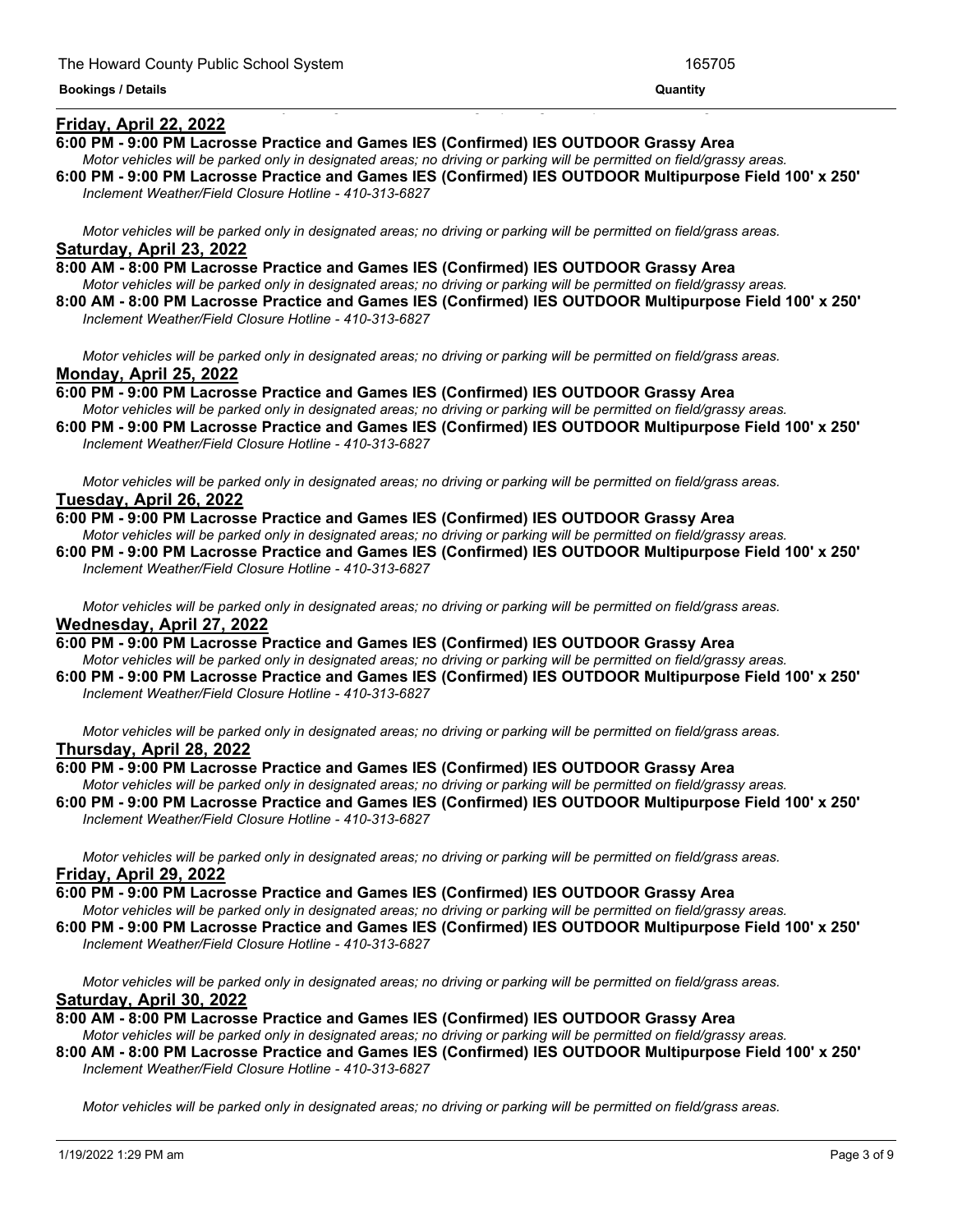#### **Monday, May 2, 2022**

**6:00 PM - 9:00 PM Lacrosse Practice and Games IES (Confirmed) IES OUTDOOR Grassy Area**

Motor vehicles will be parked only in designated areas; no driving or parking will be permitted on field/grassy areas.

<u> 1989 - Andrea Andrea Andrea Andrea Andrea Andrea Andrea Andrea Andrea Andrea Andrea Andrea Andrea Andrea Andr</u>

6:00 PM - 9:00 PM Lacrosse Practice and Games IES (Confirmed) IES OUTDOOR Multipurpose Field 100' x 250' *Inclement Weather/Field Closure Hotline - 410-313-6827*

Motor vehicles will be parked only in designated areas; no driving or parking will be permitted on field/grass areas. **Tuesday, May 3, 2022**

- **6:00 PM - 9:00 PM Lacrosse Practice and Games IES (Confirmed) IES OUTDOOR Grassy Area** Motor vehicles will be parked only in designated areas; no driving or parking will be permitted on field/grassy areas.
- 6:00 PM 9:00 PM Lacrosse Practice and Games IES (Confirmed) IES OUTDOOR Multipurpose Field 100' x 250' *Inclement Weather/Field Closure Hotline - 410-313-6827*

Motor vehicles will be parked only in designated areas; no driving or parking will be permitted on field/grass areas. **Wednesday, May 4, 2022**

**6:00 PM - 9:00 PM Lacrosse Practice and Games IES (Confirmed) IES OUTDOOR Grassy Area** Motor vehicles will be parked only in designated areas; no driving or parking will be permitted on field/grassy areas.

6:00 PM - 9:00 PM Lacrosse Practice and Games IES (Confirmed) IES OUTDOOR Multipurpose Field 100' x 250' *Inclement Weather/Field Closure Hotline - 410-313-6827*

Motor vehicles will be parked only in designated areas; no driving or parking will be permitted on field/grass areas. **Thursday, May 5, 2022**

**6:00 PM - 9:00 PM Lacrosse Practice and Games IES (Confirmed) IES OUTDOOR Grassy Area**

Motor vehicles will be parked only in designated areas: no driving or parking will be permitted on field/grassy areas. 6:00 PM - 9:00 PM Lacrosse Practice and Games IES (Confirmed) IES OUTDOOR Multipurpose Field 100' x 250' *Inclement Weather/Field Closure Hotline - 410-313-6827*

Motor vehicles will be parked only in designated areas; no driving or parking will be permitted on field/grass areas. **Friday, May 6, 2022**

**6:00 PM - 9:00 PM Lacrosse Practice and Games IES (Confirmed) IES OUTDOOR Grassy Area**

Motor vehicles will be parked only in designated areas; no driving or parking will be permitted on field/grassy areas.

6:00 PM - 9:00 PM Lacrosse Practice and Games IES (Confirmed) IES OUTDOOR Multipurpose Field 100' x 250' *Inclement Weather/Field Closure Hotline - 410-313-6827*

Motor vehicles will be parked only in designated areas: no driving or parking will be permitted on field/grass areas. **Saturday, May 7, 2022**

#### **8:00 AM - 8:00 PM Lacrosse Practice and Games IES (Confirmed) IES OUTDOOR Grassy Area**

Motor vehicles will be parked only in designated areas; no driving or parking will be permitted on field/grassy areas. 8:00 AM - 8:00 PM Lacrosse Practice and Games IES (Confirmed) IES OUTDOOR Multipurpose Field 100' x 250' *Inclement Weather/Field Closure Hotline - 410-313-6827*

Motor vehicles will be parked only in designated areas; no driving or parking will be permitted on field/grass areas. **Monday, May 9, 2022**

#### **6:00 PM - 9:00 PM Lacrosse Practice and Games IES (Confirmed) IES OUTDOOR Grassy Area**

Motor vehicles will be parked only in designated areas; no driving or parking will be permitted on field/grassy areas.

6:00 PM - 9:00 PM Lacrosse Practice and Games IES (Confirmed) IES OUTDOOR Multipurpose Field 100' x 250' *Inclement Weather/Field Closure Hotline - 410-313-6827*

Motor vehicles will be parked only in designated areas; no driving or parking will be permitted on field/grass areas. **Tuesday, May 10, 2022**

**6:00 PM - 9:00 PM Lacrosse Practice and Games IES (Confirmed) IES OUTDOOR Grassy Area**

Motor vehicles will be parked only in designated areas; no driving or parking will be permitted on field/grassy areas.

6:00 PM - 9:00 PM Lacrosse Practice and Games IES (Confirmed) IES OUTDOOR Multipurpose Field 100' x 250' *Inclement Weather/Field Closure Hotline - 410-313-6827*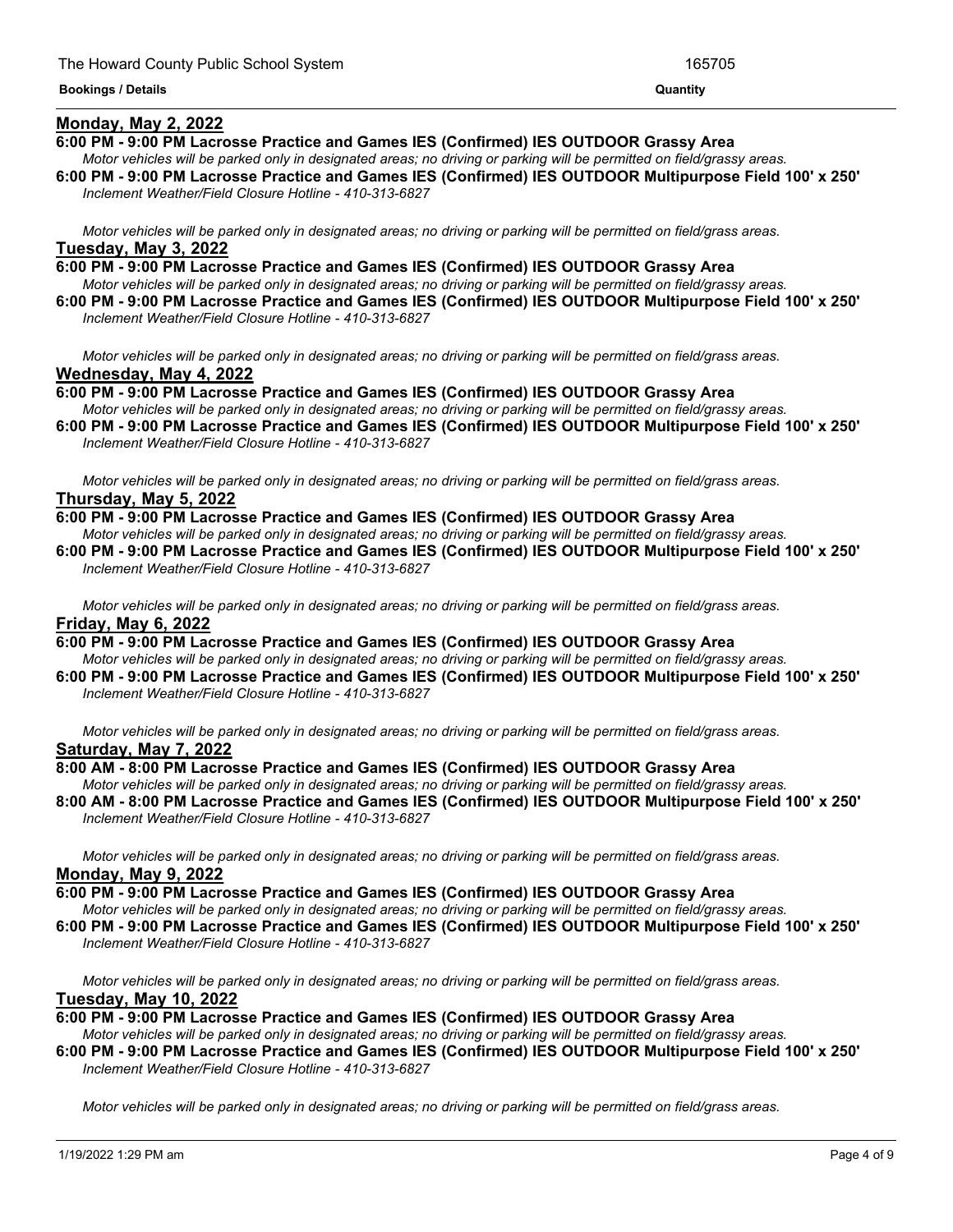#### **Wednesday, May 11, 2022**

**6:00 PM - 9:00 PM Lacrosse Practice and Games IES (Confirmed) IES OUTDOOR Grassy Area**

- Motor vehicles will be parked only in designated areas; no driving or parking will be permitted on field/grassy areas.
- 6:00 PM 9:00 PM Lacrosse Practice and Games IES (Confirmed) IES OUTDOOR Multipurpose Field 100' x 250' *Inclement Weather/Field Closure Hotline - 410-313-6827*

Motor vehicles will be parked only in designated areas; no driving or parking will be permitted on field/grass areas. **Thursday, May 12, 2022**

**6:00 PM - 9:00 PM Lacrosse Practice and Games IES (Confirmed) IES OUTDOOR Grassy Area** Motor vehicles will be parked only in designated areas; no driving or parking will be permitted on field/grassy areas.

6:00 PM - 9:00 PM Lacrosse Practice and Games IES (Confirmed) IES OUTDOOR Multipurpose Field 100' x 250' *Inclement Weather/Field Closure Hotline - 410-313-6827*

Motor vehicles will be parked only in designated areas; no driving or parking will be permitted on field/grass areas. **Friday, May 13, 2022**

**6:00 PM - 9:00 PM Lacrosse Practice and Games IES (Confirmed) IES OUTDOOR Grassy Area** Motor vehicles will be parked only in designated areas; no driving or parking will be permitted on field/grassy areas.

6:00 PM - 9:00 PM Lacrosse Practice and Games IES (Confirmed) IES OUTDOOR Multipurpose Field 100' x 250' *Inclement Weather/Field Closure Hotline - 410-313-6827*

Motor vehicles will be parked only in designated areas; no driving or parking will be permitted on field/grass areas. **Saturday, May 14, 2022**

**8:00 AM - 8:00 PM Lacrosse Practice and Games IES (Confirmed) IES OUTDOOR Grassy Area**

Motor vehicles will be parked only in designated areas: no driving or parking will be permitted on field/grassy areas. 8:00 AM - 8:00 PM Lacrosse Practice and Games IES (Confirmed) IES OUTDOOR Multipurpose Field 100' x 250' *Inclement Weather/Field Closure Hotline - 410-313-6827*

Motor vehicles will be parked only in designated areas; no driving or parking will be permitted on field/grass areas. **Monday, May 16, 2022**

**6:00 PM - 9:00 PM Lacrosse Practice and Games IES (Confirmed) IES OUTDOOR Grassy Area** Motor vehicles will be parked only in designated areas; no driving or parking will be permitted on field/grassy areas.

6:00 PM - 9:00 PM Lacrosse Practice and Games IES (Confirmed) IES OUTDOOR Multipurpose Field 100' x 250' *Inclement Weather/Field Closure Hotline - 410-313-6827*

Motor vehicles will be parked only in designated areas; no driving or parking will be permitted on field/grass areas. **Tuesday, May 17, 2022**

#### **6:00 PM - 9:00 PM Lacrosse Practice and Games IES (Confirmed) IES OUTDOOR Grassy Area**

Motor vehicles will be parked only in designated areas; no driving or parking will be permitted on field/grassy areas. 6:00 PM - 9:00 PM Lacrosse Practice and Games IES (Confirmed) IES OUTDOOR Multipurpose Field 100' x 250' *Inclement Weather/Field Closure Hotline - 410-313-6827*

Motor vehicles will be parked only in designated areas; no driving or parking will be permitted on field/grass areas. **Wednesday, May 18, 2022**

#### **6:00 PM - 9:00 PM Lacrosse Practice and Games IES (Confirmed) IES OUTDOOR Grassy Area**

Motor vehicles will be parked only in designated areas; no driving or parking will be permitted on field/grassy areas.

6:00 PM - 9:00 PM Lacrosse Practice and Games IES (Confirmed) IES OUTDOOR Multipurpose Field 100' x 250' *Inclement Weather/Field Closure Hotline - 410-313-6827*

Motor vehicles will be parked only in designated areas; no driving or parking will be permitted on field/grass areas. **Thursday, May 19, 2022**

**6:00 PM - 9:00 PM Lacrosse Practice and Games IES (Confirmed) IES OUTDOOR Grassy Area**

- Motor vehicles will be parked only in designated areas; no driving or parking will be permitted on field/grassy areas.
- 6:00 PM 9:00 PM Lacrosse Practice and Games IES (Confirmed) IES OUTDOOR Multipurpose Field 100' x 250' *Inclement Weather/Field Closure Hotline - 410-313-6827*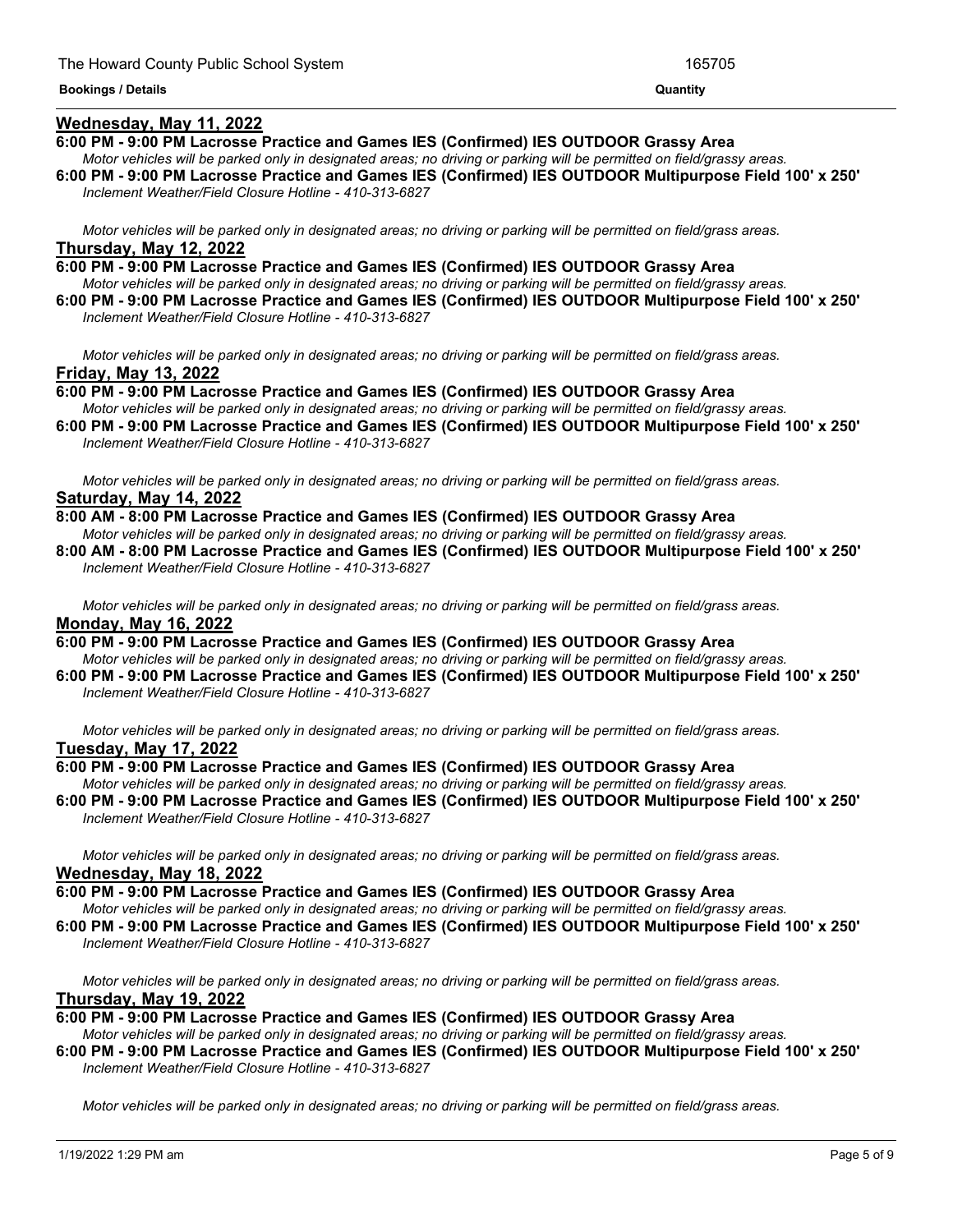#### **Friday, May 20, 2022**

**6:00 PM - 9:00 PM Lacrosse Practice and Games IES (Confirmed) IES OUTDOOR Grassy Area**

Motor vehicles will be parked only in designated areas; no driving or parking will be permitted on field/grassy areas.

<u> 1989 - Andrea Andrea Andrea Andrea Andrea Andrea Andrea Andrea Andrea Andrea Andrea Andrea Andrea Andrea And</u>

6:00 PM - 9:00 PM Lacrosse Practice and Games IES (Confirmed) IES OUTDOOR Multipurpose Field 100' x 250' *Inclement Weather/Field Closure Hotline - 410-313-6827*

Motor vehicles will be parked only in designated areas; no driving or parking will be permitted on field/grass areas. **Saturday, May 21, 2022**

- **8:00 AM - 8:00 PM Lacrosse Practice and Games IES (Confirmed) IES OUTDOOR Grassy Area** Motor vehicles will be parked only in designated areas; no driving or parking will be permitted on field/grassy areas.
- 8:00 AM 8:00 PM Lacrosse Practice and Games IES (Confirmed) IES OUTDOOR Multipurpose Field 100' x 250' *Inclement Weather/Field Closure Hotline - 410-313-6827*

Motor vehicles will be parked only in designated areas; no driving or parking will be permitted on field/grass areas. **Monday, May 23, 2022**

**6:00 PM - 9:00 PM Lacrosse Practice and Games IES (Confirmed) IES OUTDOOR Grassy Area** Motor vehicles will be parked only in designated areas; no driving or parking will be permitted on field/grassy areas.

6:00 PM - 9:00 PM Lacrosse Practice and Games IES (Confirmed) IES OUTDOOR Multipurpose Field 100' x 250' *Inclement Weather/Field Closure Hotline - 410-313-6827*

Motor vehicles will be parked only in designated areas; no driving or parking will be permitted on field/grass areas. **Tuesday, May 24, 2022**

**6:00 PM - 9:00 PM Lacrosse Practice and Games IES (Confirmed) IES OUTDOOR Grassy Area**

Motor vehicles will be parked only in designated areas; no driving or parking will be permitted on field/grassy areas. 6:00 PM - 9:00 PM Lacrosse Practice and Games IES (Confirmed) IES OUTDOOR Multipurpose Field 100' x 250' *Inclement Weather/Field Closure Hotline - 410-313-6827*

Motor vehicles will be parked only in designated areas; no driving or parking will be permitted on field/grass areas. **Wednesday, May 25, 2022**

**6:00 PM - 9:00 PM Lacrosse Practice and Games IES (Confirmed) IES OUTDOOR Grassy Area**

Motor vehicles will be parked only in designated areas; no driving or parking will be permitted on field/grassy areas.

6:00 PM - 9:00 PM Lacrosse Practice and Games IES (Confirmed) IES OUTDOOR Multipurpose Field 100' x 250' *Inclement Weather/Field Closure Hotline - 410-313-6827*

Motor vehicles will be parked only in designated areas; no driving or parking will be permitted on field/grass areas. **Thursday, May 26, 2022**

#### **6:00 PM - 9:00 PM Lacrosse Practice and Games IES (Confirmed) IES OUTDOOR Grassy Area**

Motor vehicles will be parked only in designated areas; no driving or parking will be permitted on field/grassy areas. 6:00 PM - 9:00 PM Lacrosse Practice and Games IES (Confirmed) IES OUTDOOR Multipurpose Field 100' x 250' *Inclement Weather/Field Closure Hotline - 410-313-6827*

Motor vehicles will be parked only in designated areas; no driving or parking will be permitted on field/grass areas. **Friday, May 27, 2022**

#### **6:00 PM - 9:00 PM Lacrosse Practice and Games IES (Confirmed) IES OUTDOOR Grassy Area**

Motor vehicles will be parked only in designated areas; no driving or parking will be permitted on field/grassy areas.

6:00 PM - 9:00 PM Lacrosse Practice and Games IES (Confirmed) IES OUTDOOR Multipurpose Field 100' x 250' *Inclement Weather/Field Closure Hotline - 410-313-6827*

Motor vehicles will be parked only in designated areas; no driving or parking will be permitted on field/grass areas. **Saturday, May 28, 2022**

**8:00 AM - 8:00 PM Lacrosse Practice and Games IES (Confirmed) IES OUTDOOR Grassy Area**

Motor vehicles will be parked only in designated areas; no driving or parking will be permitted on field/grassy areas.

8:00 AM - 8:00 PM Lacrosse Practice and Games IES (Confirmed) IES OUTDOOR Multipurpose Field 100' x 250' *Inclement Weather/Field Closure Hotline - 410-313-6827*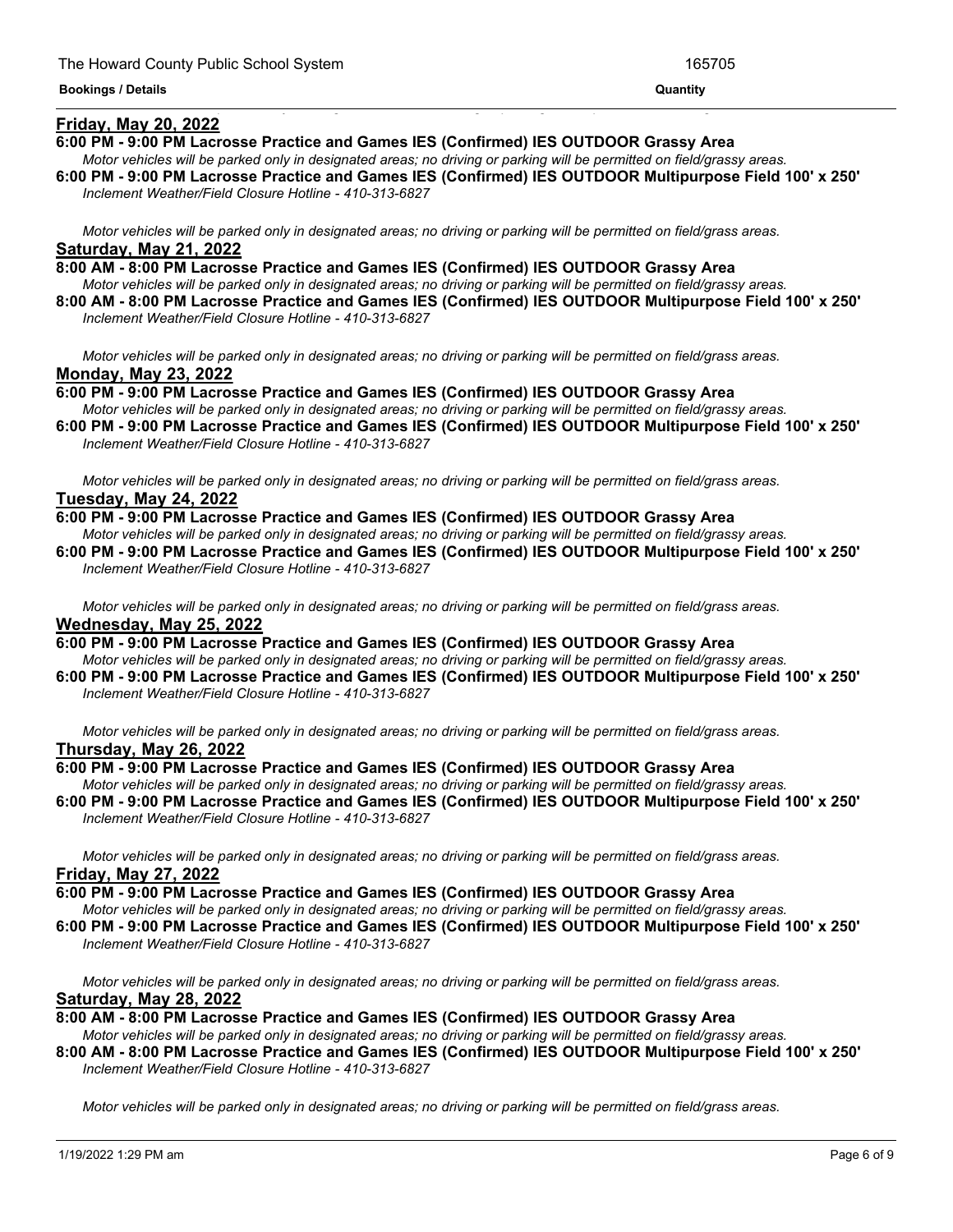#### **Tuesday, May 31, 2022**

#### **6:00 PM - 9:00 PM Lacrosse Practice and Games IES (Confirmed) IES OUTDOOR Grassy Area**

Motor vehicles will be parked only in designated areas; no driving or parking will be permitted on field/grassy areas. 6:00 PM - 9:00 PM Lacrosse Practice and Games IES (Confirmed) IES OUTDOOR Multipurpose Field 100' x 250'

<u> 1989 - Andrea Andrea Andrea Andrea Andrea Andrea Andrea Andrea Andrea Andrea Andrea Andrea Andrea Andrea Andr</u>

*Inclement Weather/Field Closure Hotline - 410-313-6827*

Motor vehicles will be parked only in designated areas; no driving or parking will be permitted on field/grass areas. **Wednesday, June 1, 2022**

**6:00 PM - 9:00 PM Lacrosse Practice and Games IES (Confirmed) IES OUTDOOR Grassy Area** Motor vehicles will be parked only in designated areas; no driving or parking will be permitted on field/grassy areas.

6:00 PM - 9:00 PM Lacrosse Practice and Games IES (Confirmed) IES OUTDOOR Multipurpose Field 100' x 250' *Inclement Weather/Field Closure Hotline - 410-313-6827*

Motor vehicles will be parked only in designated areas; no driving or parking will be permitted on field/grass areas. **Thursday, June 2, 2022**

**6:00 PM - 9:00 PM Lacrosse Practice and Games IES (Confirmed) IES OUTDOOR Grassy Area** Motor vehicles will be parked only in designated areas; no driving or parking will be permitted on field/grassy areas.

6:00 PM - 9:00 PM Lacrosse Practice and Games IES (Confirmed) IES OUTDOOR Multipurpose Field 100' x 250' *Inclement Weather/Field Closure Hotline - 410-313-6827*

Motor vehicles will be parked only in designated areas; no driving or parking will be permitted on field/grass areas. **Friday, June 3, 2022**

**6:00 PM - 9:00 PM Lacrosse Practice and Games IES (Confirmed) IES OUTDOOR Grassy Area**

Motor vehicles will be parked only in designated areas: no driving or parking will be permitted on field/grassy areas. 6:00 PM - 9:00 PM Lacrosse Practice and Games IES (Confirmed) IES OUTDOOR Multipurpose Field 100' x 250' *Inclement Weather/Field Closure Hotline - 410-313-6827*

Motor vehicles will be parked only in designated areas; no driving or parking will be permitted on field/grass areas. **Saturday, June 4, 2022**

**8:00 AM - 8:00 PM Lacrosse Practice and Games IES (Confirmed) IES OUTDOOR Grassy Area** Motor vehicles will be parked only in designated areas; no driving or parking will be permitted on field/grassy areas.

8:00 AM - 8:00 PM Lacrosse Practice and Games IES (Confirmed) IES OUTDOOR Multipurpose Field 100' x 250' *Inclement Weather/Field Closure Hotline - 410-313-6827*

Motor vehicles will be parked only in designated areas: no driving or parking will be permitted on field/grass areas. **Monday, June 6, 2022**

#### **6:00 PM - 9:00 PM Lacrosse Practice and Games IES (Confirmed) IES OUTDOOR Grassy Area**

Motor vehicles will be parked only in designated areas; no driving or parking will be permitted on field/grassy areas. 6:00 PM - 9:00 PM Lacrosse Practice and Games IES (Confirmed) IES OUTDOOR Multipurpose Field 100' x 250' *Inclement Weather/Field Closure Hotline - 410-313-6827*

Motor vehicles will be parked only in designated areas; no driving or parking will be permitted on field/grass areas. **Tuesday, June 7, 2022**

#### **6:00 PM - 9:00 PM Lacrosse Practice and Games IES (Confirmed) IES OUTDOOR Grassy Area**

Motor vehicles will be parked only in designated areas; no driving or parking will be permitted on field/grassy areas.

6:00 PM - 9:00 PM Lacrosse Practice and Games IES (Confirmed) IES OUTDOOR Multipurpose Field 100' x 250' *Inclement Weather/Field Closure Hotline - 410-313-6827*

Motor vehicles will be parked only in designated areas; no driving or parking will be permitted on field/grass areas. **Wednesday, June 8, 2022**

**6:00 PM - 9:00 PM Lacrosse Practice and Games IES (Confirmed) IES OUTDOOR Grassy Area**

- Motor vehicles will be parked only in designated areas; no driving or parking will be permitted on field/grassy areas.
- 6:00 PM 9:00 PM Lacrosse Practice and Games IES (Confirmed) IES OUTDOOR Multipurpose Field 100' x 250' *Inclement Weather/Field Closure Hotline - 410-313-6827*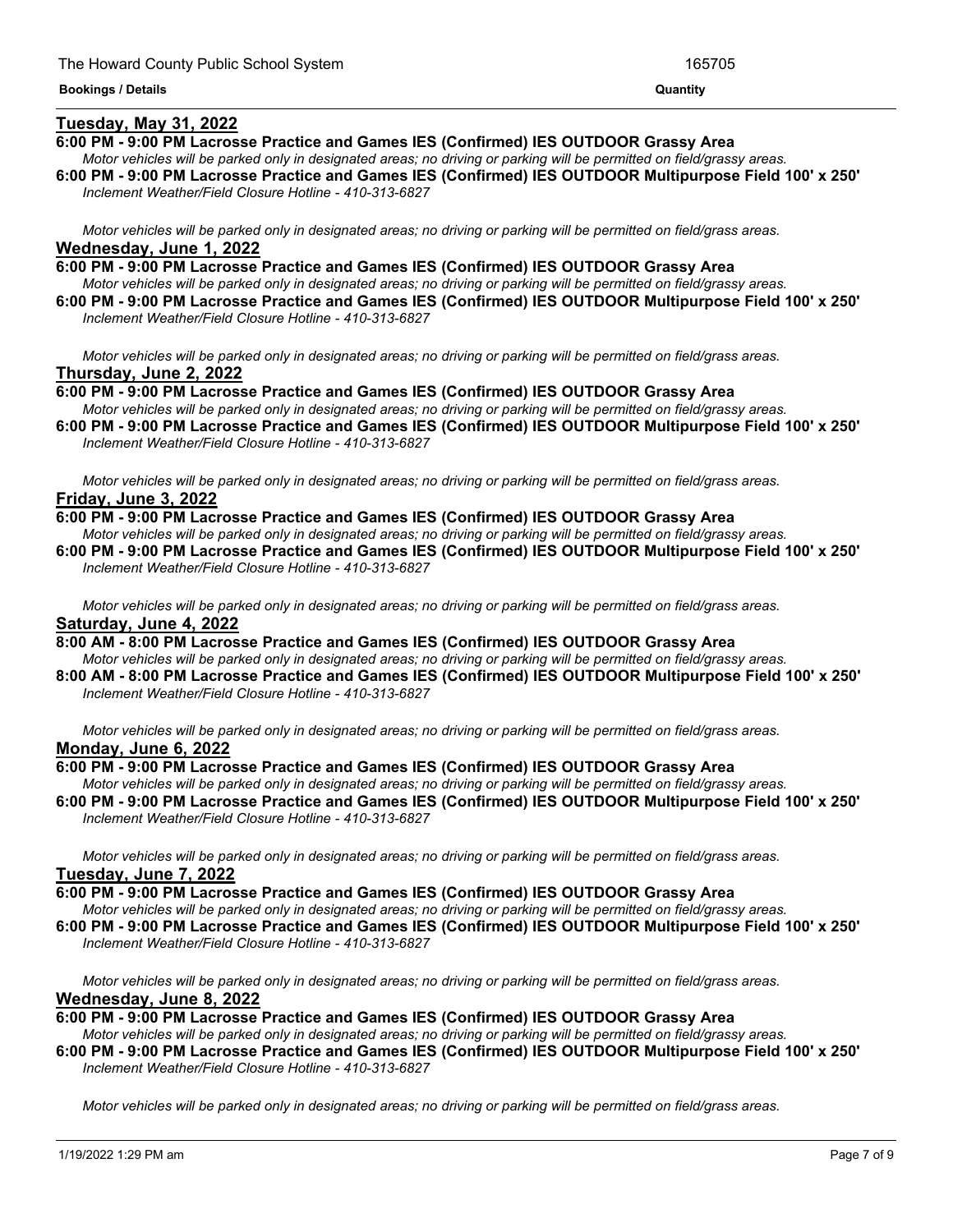#### **Thursday, June 9, 2022**

**6:00 PM - 9:00 PM Lacrosse Practice and Games IES (Confirmed) IES OUTDOOR Grassy Area**

Motor vehicles will be parked only in designated areas; no driving or parking will be permitted on field/grassy areas.

<u> 1989 - Andrea San Andrea San Andrea San Andrea San Andrea San Andrea San Andrea San Andrea San Andrea San An</u>

6:00 PM - 9:00 PM Lacrosse Practice and Games IES (Confirmed) IES OUTDOOR Multipurpose Field 100' x 250' *Inclement Weather/Field Closure Hotline - 410-313-6827*

Motor vehicles will be parked only in designated areas; no driving or parking will be permitted on field/grass areas. **Friday, June 10, 2022**

- **6:00 PM - 9:00 PM Lacrosse Practice and Games IES (Confirmed) IES OUTDOOR Grassy Area** Motor vehicles will be parked only in designated areas; no driving or parking will be permitted on field/grassy areas.
- 6:00 PM 9:00 PM Lacrosse Practice and Games IES (Confirmed) IES OUTDOOR Multipurpose Field 100' x 250' *Inclement Weather/Field Closure Hotline - 410-313-6827*

Motor vehicles will be parked only in designated areas; no driving or parking will be permitted on field/grass areas. **Saturday, June 11, 2022**

**8:00 AM - 8:00 PM Lacrosse Practice and Games IES (Confirmed) IES OUTDOOR Grassy Area** Motor vehicles will be parked only in designated areas; no driving or parking will be permitted on field/grassy areas.

8:00 AM - 8:00 PM Lacrosse Practice and Games IES (Confirmed) IES OUTDOOR Multipurpose Field 100' x 250' *Inclement Weather/Field Closure Hotline - 410-313-6827*

Motor vehicles will be parked only in designated areas; no driving or parking will be permitted on field/grass areas. **Monday, June 13, 2022**

**6:00 PM - 9:00 PM Lacrosse Practice and Games IES (Confirmed) IES OUTDOOR Grassy Area** Motor vehicles will be parked only in designated areas; no driving or parking will be permitted on field/grassy areas.

6:00 PM - 9:00 PM Lacrosse Practice and Games IES (Confirmed) IES OUTDOOR Multipurpose Field 100' x 250' *Inclement Weather/Field Closure Hotline - 410-313-6827*

Motor vehicles will be parked only in designated areas; no driving or parking will be permitted on field/grass areas. **Tuesday, June 14, 2022**

**6:00 PM - 9:00 PM Lacrosse Practice and Games IES (Confirmed) IES OUTDOOR Grassy Area** Motor vehicles will be parked only in designated areas; no driving or parking will be permitted on field/grassy areas.

6:00 PM - 9:00 PM Lacrosse Practice and Games IES (Confirmed) IES OUTDOOR Multipurpose Field 100' x 250' *Inclement Weather/Field Closure Hotline - 410-313-6827*

Motor vehicles will be parked only in designated areas; no driving or parking will be permitted on field/grass areas. **Wednesday, June 15, 2022**

#### **6:00 PM - 9:00 PM Lacrosse Practice and Games IES (Confirmed) IES OUTDOOR Grassy Area**

Motor vehicles will be parked only in designated areas; no driving or parking will be permitted on field/grassy areas. 6:00 PM - 9:00 PM Lacrosse Practice and Games IES (Confirmed) IES OUTDOOR Multipurpose Field 100' x 250' *Inclement Weather/Field Closure Hotline - 410-313-6827*

Motor vehicles will be parked only in designated areas; no driving or parking will be permitted on field/grass areas. **Thursday, June 16, 2022**

**6:00 PM - 9:00 PM Lacrosse Practice and Games IES (Confirmed) IES OUTDOOR Grassy Area**

Motor vehicles will be parked only in designated areas; no driving or parking will be permitted on field/grassy areas.

6:00 PM - 9:00 PM Lacrosse Practice and Games IES (Confirmed) IES OUTDOOR Multipurpose Field 100' x 250' *Inclement Weather/Field Closure Hotline - 410-313-6827*

Motor vehicles will be parked only in designated areas; no driving or parking will be permitted on field/grass areas. **Friday, June 17, 2022**

**6:00 PM - 9:00 PM Lacrosse Practice and Games IES (Confirmed) IES OUTDOOR Grassy Area**

Motor vehicles will be parked only in designated areas; no driving or parking will be permitted on field/grassy areas. 6:00 PM - 9:00 PM Lacrosse Practice and Games IES (Confirmed) IES OUTDOOR Multipurpose Field 100' x 250'

*Inclement Weather/Field Closure Hotline - 410-313-6827*